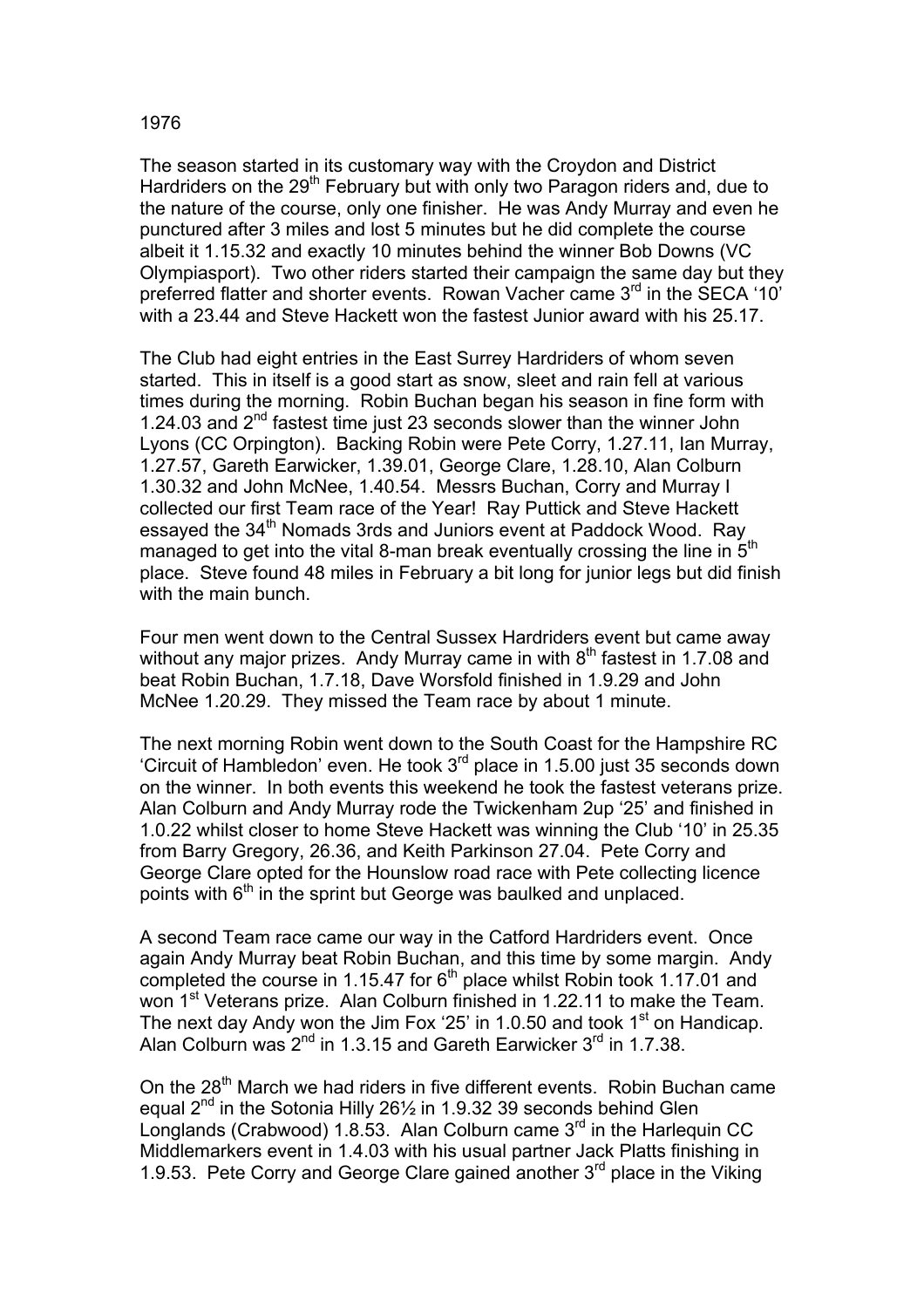2up '25 with a 1.2.25 ride on a very windy morning. Andy Murrav finished 2<sup>nd</sup> in the Kentish Whs '25' with 1.1.33. Gareth Earwicker, 1.9.12, and John McNee, 1.11.23 also finished. Rowan Vacher completed the day's story with a 1.3 in the San Fairy Ann '25' but was so disgusted with his ride he did not bother to find out how many second the Timekeeper had added!

April 3<sup>rd</sup> was the Morden CRC Hilly event around the Ashdown Forest. Andy Murray was in fine form when he finished  $1<sup>st</sup>$  in 57.31. The Cycling report said that his Mum, Vera, fancied seeing the Trophy on the sideboard so Andy had to oblige. Andy reckoned that it was one of those days when your legs never hurt. He flew up the road from Fairwarp over the Forest to Kingstanding Down to Groombridge he reckoned that 52 x 13 (108 inches) was far too low coming off the Ashdown Forest. Robin Buchan was  $7<sup>th</sup>$  over 2.40 behind with 1.0.16 and little did we know then that this was to be his last race. John McNee rounded up the Team with a 1.8.14. Dave Worsfold did 25.22 in the Southborough & District '10'. However he made up for that the next day by winning the East Region Tricycle '30' in 1.20.15. Pete Corry and George Clare rode the Twickenham road race at Fifield but missed the vital break. Pete was the best placed in  $16<sup>th</sup>$  position.

On Sunday morning the  $4<sup>th</sup>$  April Robin Buchan was found dead by the side of the Flanchford Road near Reigate Heath. He was still strapped to his machine. The autopsy revealed that he had had a massive heart attack that could have occurred at any time. He also had viral pneumonia. Those of us that knew Robin were of the opinion that after his East Surrey Hardriders performance when he had to take a couple of days off work with 'the shivers' he had not given himself a chance to recover. Certainly his performances were not at the level we would expect and Robin was never one to give in to a bit of a cold.

Robin joined the Paragon in 1953 after starting his racing career with the now defunct Caterham C & AC. He soon became established as a short distance time triallist and trackman but was also capable of riding in top class company in road race. Such was his ability that he was selected as travelling reserve to the Rome Olympics in 1960 for both the Road and Track teams. No one else has ever been capable of that feat. He represented Great Britain in the World Championships in Leipzig in the 4000m Individual Pursuit. He was a member of the Paragon Team Pursuit team that won the National Titles in both 1956 and 1958. In 1969 he won 17 Open events (10 single, 6 Tandem and 1 Team time trial) and broke 7 Club records. He came  $13<sup>th</sup>$  in the BBAR.

He improved on this in 1970 by coming  $11<sup>th</sup>$  in the BBAR and winning 12 Open events. In 1971 he took the National 24 hour Championship and finished  $3<sup>rd</sup>$  in the BBAR, won the CTC members BAR and won 8 Open events.

In 1972 he suffered a bad head injury and had two quiet seasons but came back in 1974 to take 10<sup>th</sup> place in the BBAR, win the CTC Members BAR and win 5 Open events. He attempted to win the 24 hours Championship in 1975, as it was held on local roads but extreme cold during the night that brought on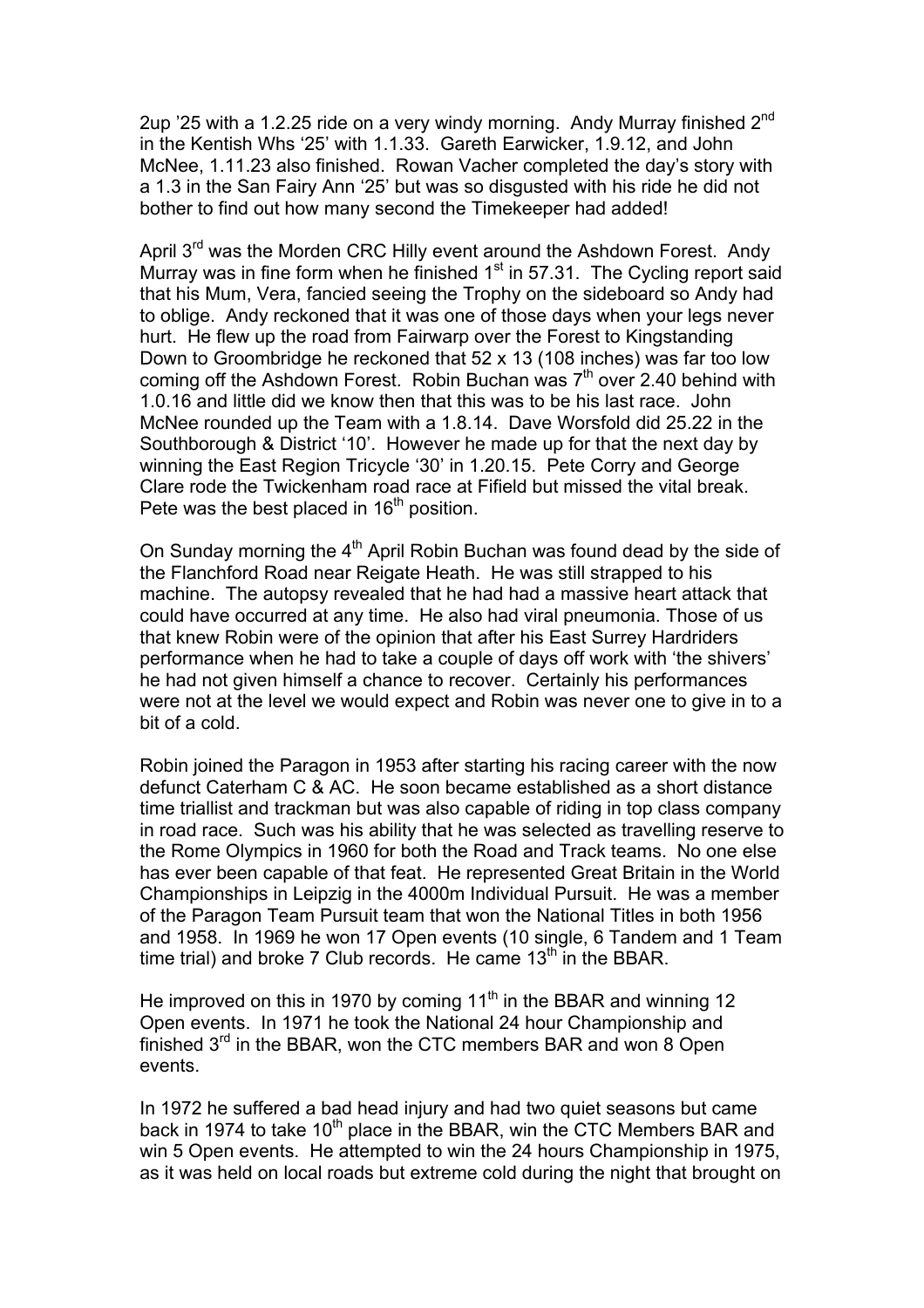problems with his eyesight and he had to be content with  $2<sup>nd</sup>$  place. He failed to make the top 12 of the BBAR in spite of winning 11 Opens as he failed to get in a very fast '50' time. His best of the year was a 1.57 as against his best ever of 1.48.44.

His ambition for 1976 was to attempt the Lands End to John O'Groats record for which he was training when he died. His true record is also in this history as it chronicles nearly all of Robin's performances with the Norwood Paragon. He lived to race and gave his all in every event. In road events and on the track he would berate anyone not doing their share of the work. Yet he was a great sportsman as anyone who had beaten him fair and square could tell you. The day before at the Morden event no one could have more pleased than Robin both on Andy Murray's win, even if Andy had beaten him by the best part of three minutes, and the fact that the Paragon lads had won the Team award. He had actually arranged to go on a training ride with Andy and was riding out to the Finish of the Club '25' when he died. Without doubt he was a Paragon man first and last and an outstanding allrounder rider in the mould of Frank Southall.

Ian Murray rode the Crest '25' on the  $10<sup>th</sup>$  April and finished with a 1.1.53. The next day six riders started the SCCU '25' and their times were Rowan Vacher 1.0.41, Alan Colburn 1.3.00, Ian Murray 1.3.13, Gareth Earwicker 1.6.31, John McNee 1.7.09 and Jack Platts 1.8.05. Ray Puttick was  $4<sup>th</sup>$  in the Catford 3<sup>rd</sup> category road race.

At the Croydon & District Meeting at Crystal Palace Steve Hackett came 6<sup>th</sup> in the Junior event. Andy Murray and Ray Puttick worked well to split the field in the  $3<sup>rd</sup>$  category event with Andy getting clear with two others with 3 laps remaining. The other two were quite happy to let Andy do all the work and, as expected, left him behind in the sprint. Andy was pleased with his  $3<sup>rd</sup>$  place though as the Licence Points gained have upgraded him to 2<sup>nd</sup> category. In the Senior event George Clare went clear with Steve White (De Laune) and stayed in front for 30 of the 50 laps to pick up the Points Prize. Pete Corry hid himself in the bunch and crossed the Finish line in  $7<sup>th</sup>$  place.

Better luck was had the following Easter Saturday in the Crawley Whs '25'. Andy Murray was  $2^{nd}$  fastest in 1.0.45, Ian Murray came  $6^{th}$  in 1.2.08, and Alan Colburt 1.3.29 and the Paragon won the Team race. Then Steve Hackett finished in a personal best time of 1.5.32, and John McNee clocked 1.6.12, Gareth Earwicker 1.7.25 and Jack Platts 1.9.10 made up our list of finishers. John McNee's ride also earned him the  $2<sup>nd</sup>$  on handicap prize with Andy Murray taking  $3<sup>rd</sup>$  prize. Later in the year the winner of the handicap was disqualified and John and Andy claimed 1<sup>st</sup> and 2<sup>nd</sup> prizes.

Ian Murray rode in the famous Charlotteville '50' on the Sunday and finished  $15<sup>th</sup>$  in 2.7.52. Then on the Easter Monday Alan Colburn came  $3<sup>rd</sup>$  in a personal best time of 59.50 in the VTTA (Birmingham) '25'.

On the next weekend Barry Gregory rode the Farnham '10' on the Saturday in 27.46. Andy and Ian Murray elected to ride the Bath Road Hilly '50' on the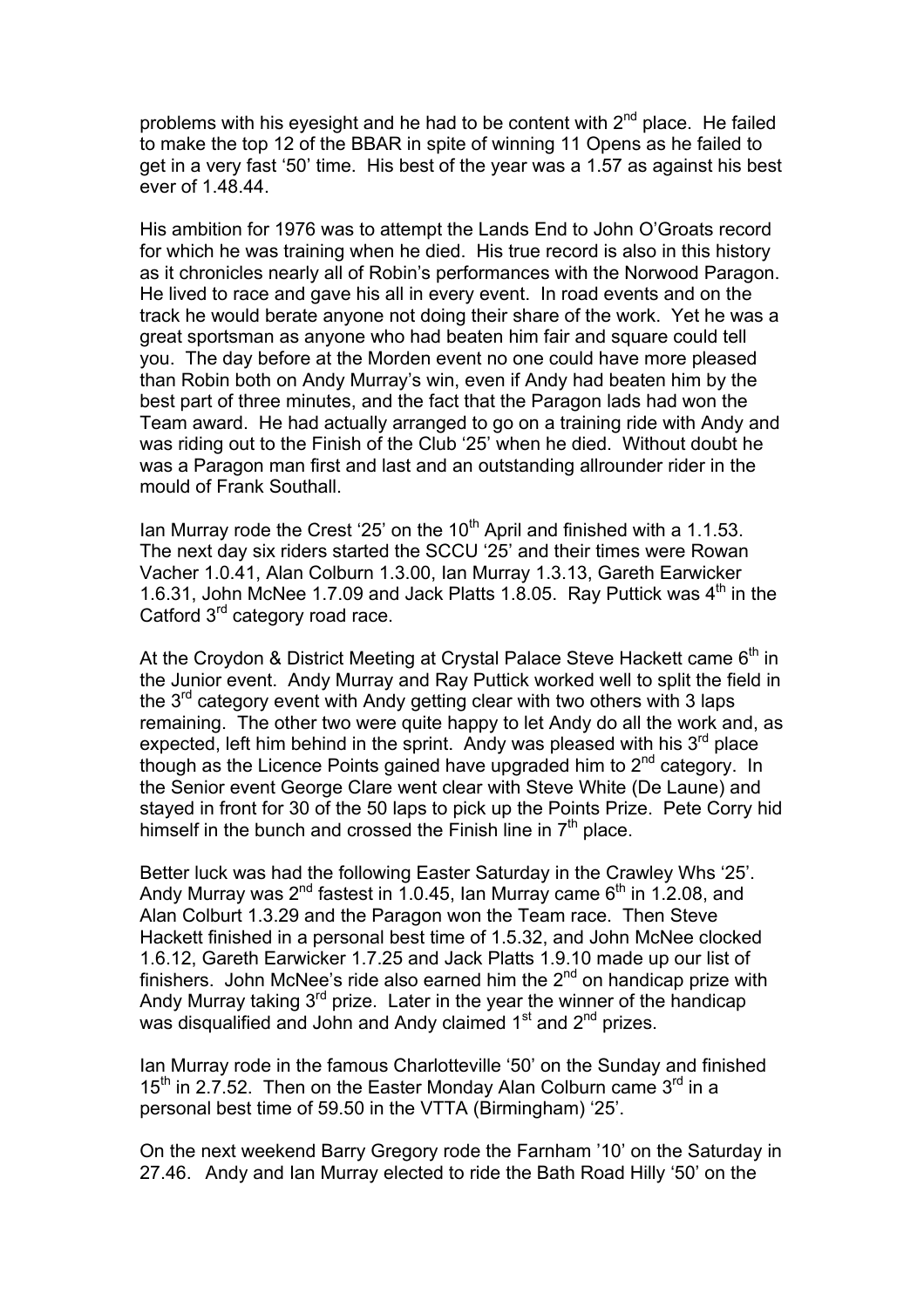Sunday. Andy finished 5<sup>th</sup> fastest with 2.11.38 and Ian clocked 2.16.05. Nearer home we had four finishers in the Kent RC Middlemarkers '25'. Gareth Earwicker, 1.8.24, was the best of them. Next came Jack Platts, 1.9.53, Barry Gregory 1.10.06 and John McNee 1.10.08.

Four men took part in the Addiscombe '10' on the 1<sup>st</sup> May. Rowan Vacher 23.33, Ian Murray 24.26, Alan Colburn 24.37 and Barry Gregory 26.13 but no prizes were won. The next morning Alan came  $3<sup>rd</sup>$  in the VTTA (London) '25' with a 1.4.02. Also riding was John McNee, 1.9.16, and Jack Platts, 1.10.20. Dave Worsfold was in the leading group of four riders some minutes in front of the main bunch when the race was stopped in the West London road race Championship. The Police took the view that there were too many cars on the road for the safety of the riders so stopped the race. The four man break shared the prizes. Steve Hackett came  $2<sup>nd</sup>$  in the Circuit of Crowhurst organised by the Croydon RC. Keith Parkinson was in the main bunch. Andy Murray rode the Gemini road race in the Orpington area. He got away but punctured. Far too late he managed to get a replacement wheel to enable him to carry to finish  $25<sup>th</sup>$ . Pete Corry was also in the break finished in  $9<sup>th</sup>$ place.

Two personal bests were achieved in the SW London Ladies Open '10' Peter Corry got his time down by 23 seconds to 23.03 and Barry Gregory by 1'45" to 24.28. The Tooting Sporting '40' had three riders from the Paragon. Andy Murray was the best of the Paragon with  $5<sup>th</sup>$  place in 1.40.44, Ian Murray was 10<sup>th</sup> with 1.42.01 unfortunately Alan Colburn punctured and finished with a 1.51.45. On the same day Barry Gregory did 25.53 in the Clarence Whs '10'. In the Gemini evening '10' Steve Hackett did a 25.16. Ray Puttick came  $3<sup>rd</sup>$  in the East Grinstead  $3<sup>rd</sup>$  category race on the Lingfield circuit.

Tony James (De Laune) won our promotion at Crystal Palace from Alan Clarke (Basingstoke) and John Withey (Wandsworth). Phil Parkinson (South Western) won the Schoolboy race from Russell Williams (VC Londres) and N Brown (Old Kent).

On the Thursday evening Ian Murray reduced his 10 miles time to 22.52 in the Redmon club event at Holmwood. Barry Gregory went even better on the Saturday in the Southborough '10' when he reduced his personal best by 1 second to a 24.27. Steve Hackett was a mite slower with 24.49 and John McNee made up the team with a 25.35. Alan Colburn did a 1.3.25 in the Banbury Star '25' and Rowan Vacher finally got himself racing with a purpose with a 58.18 in the  $34<sup>th</sup>$  Nomads '25'. In the Moon Trophy '25' our best riders were Ian Murray 1.2.33, Alan Colburn 1.4.05 and Barry Gregory 1.6.30 with Ian taking the Handicap from Gareth Earwicker and John McNee. In the Redhill 'Hexad Grand Prix' in the Ockley area George Clare missed the first break but stayed in with the second group to finish in 11<sup>th</sup> place. Pete Corry escaped from the main field to cross the line in 19<sup>th</sup> place whilst Andy Murray, who is adjusting to the faster pace, but safer riding, of the higher category racing was content to finish in the bunch at  $25<sup>th</sup>$ . Steve Hackett took another 2<sup>nd</sup> place over the weekend. This time it was in the CC Bexley road race for  $3<sup>rd</sup>$  category riders. With this ride he ensures a  $2<sup>nd</sup>$  category licence when he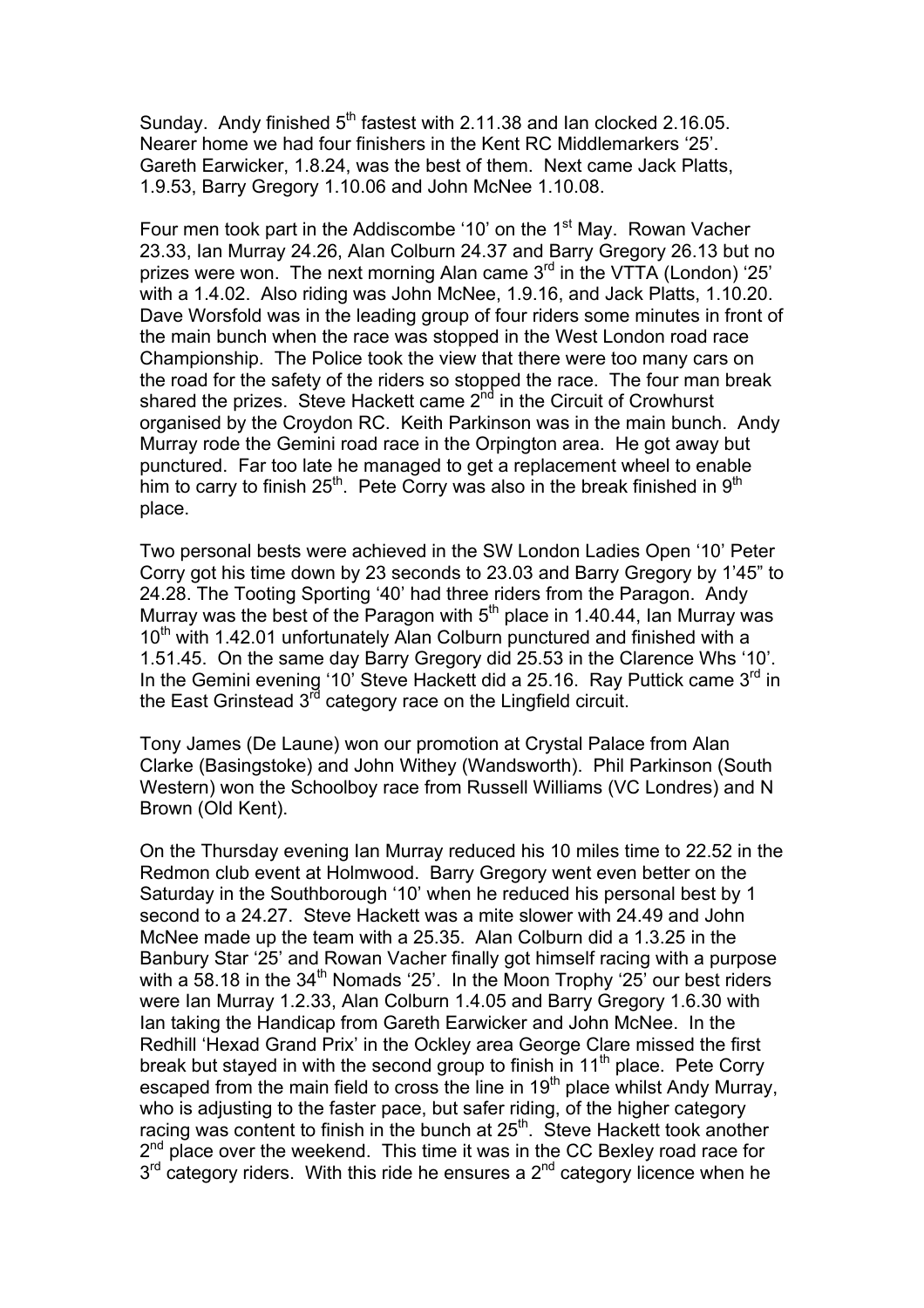## turns Senior.

Sunday 23<sup>rd</sup> May and the Redmon Hilly '73' and two excellent rides were delivered by the Murray brothers with Andy finishing  $5<sup>th</sup>$  in 3.2.41 and Ian 3.6.42. We needed a 3.13 for the Team but had no third man so had to let the Addiscombe have it! The Vets came into their own in the VTTA (Kent) '25'. John McNee put in a personal best of 1.4.07; Jack Platts produced a 1.5.57, his best for 3 years, and Alan Colburn a 1.5.56 after breaking a chain and losing 3.30 before he could make the start. Rfay Puttick picked up more points in the CC Bexley  $3<sup>rd</sup>$  category race by crossing the Finish line in  $6<sup>th</sup>$ place. He now moves up to 2<sup>nd</sup> category. George Clare rode the Bec CC  $\frac{1}{2}$  road raced over 75 miles of the Lingfield circuit and came 3 $^{\text{rd}}$  in a three-man sprint for the line. Pete Corry was in a chasing group and collected  $6<sup>th</sup>$  place just 24 seconds behind.

Over Whitsun we had four riders in the CC Bexley 'Middlemarkers 25' on the  $29<sup>th</sup>$  May and the best of them was Gareth Earwicker with a 1.5.36 ride. Other performances were put up by John McNee, 1.5.45, Barry Gregory 1.6.33 and Jack Platts 1.9.33. A team went of to Welsh Wales for the Builth Wells Cycling Rally for holiday and promptly upset the applecart. Ian Murray was  $2^{nd}$  in the Acme (Rhondda) '10' with 24.09, Andy was  $3^{rd}$  in 24.16 and Dave Worsfold finished in 24.54 suffering from an injured wrist caused by an argument with a car the previous week.. Somehow they did NOT win the Team race!

Les Black managed to complete the Festival '25' in 1.10.30. Not his best ride! Ian and Andy Murray continued their conquest of South Wales by finishing with a 1.0.56 in the Abertillery 2up '25'. Dave Worsfold rode the afternoon 62 miles road race and had the mortification of having to abandon the race whilst in a four-man break with a lap to go when his wrist became too sore for him to hold the bars.

Barry Gregory went off to the Farnborough & Camberley '25' on Whit-Monday and finished in 1.6.50. Alan Colburn finished the Gravesend '25' in 1.5.44. The Murrays and Dave Worsfold finished off their Welsh Tour with a well deserved Team Win in the Welsh CA '25'. Ian crossed the line in 1.1.59 Andy did 1.2.47 and Dave 1.5.40.

The Moet & Chandon 'Champagne' Meeting had its usual evening of high class racing immaculately presented by Alan Gordon. The results are as follows- the Old Ordinary 1 mile race was taken by Joe Vaughan (Boston) from M Phillipson (City RC Hull) and G William (Long Sutton). The 500m Old Ordinary handicap went to A Booth (Balham) from M Phillipson and B Gunn (City RC Hull). Pete Malyon  $(34<sup>th</sup>$  Nomads) took the 500m Handicap from Jim Robertson (Dulwich Paragon) and S Baker (Bedouin). Maurice Burton took the 10 laps Points race from Stu Morris (Teeside) and Steve Heffernan (Archer). The 6-lap Italian (Olympic) Pursuit was a win for the Olympic Senior Squad (Ian Banbury, Mick Bennett, Maurice Burton, Robin Croker. Stu Morris and Ian Hallam) over the Olympic Junior Squad (Tony Doyle, D Hunt, Glen Mitchell, D Porter, R Smith and M Tanks). Alf Engers (Woolwich) had a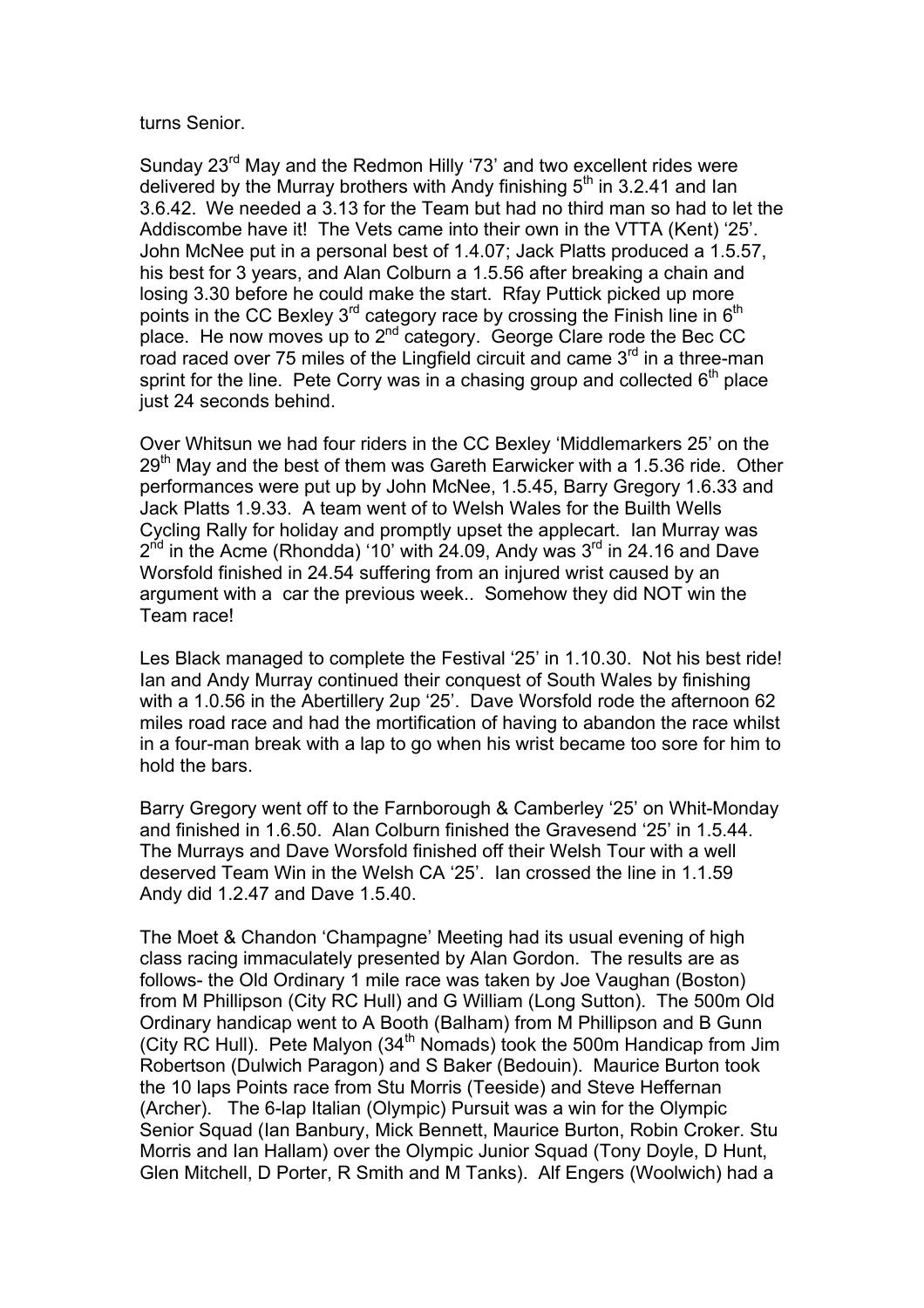fine tussle with Eddie Adkins (High Wycombe) in the 10 minutes Pursuit when between them they cleared the track. Alf won by 45 yards with 4 miles and 1000 yards. Paul Medhurst went for the 500m Flying Start record and recorded 33.8 in his successful attempt. Steve Heffernan took the Unknown Distance race from P Fennell (Unity) and Geoff Cooke (VC Europa) and that brought us to the Champagne '10'.

Steve Heffernan started the real racing with 27 laps to go with Robin Croker. They were soon joined by Tony James (De Laune) and Tony Doyle then Mick Bennett (Coventry Olympic) led across another11 riders and the chase was on. The first 5 miles were covered in 10.22. Twelve laps to go and Croker was out with a puncture. One and a half to go and Alaric Gayfer took flight but had not the power to keep away in this class of competition. He was caught and passed by Ian Hallam and Mick Bennett and then the bunch. Down the straight it was a neck and neck fight with Ian Hallam just getting the verdict from Mick Bennett with Tony Doyle coming through for 3<sup>rd</sup> spot. Time for the race was 20.43 so it was faster in the second 5 miles!

On the 26<sup>th</sup> May the Club lost one of its oldest members with the death of George 'Pop' Butler at 91 years of age. Originally he was with the West Norwood Wheelers and joined the Paragon when that club amalgamated with us sometime before the First World War. He won both Club and Open races during that period. Looking back through this History one can read of the races he took part in. Before the War he had recorded a 1.11.53 for 25 miles, a 2.34.07 for 50 miles and a 5.41.19 for 100 miles that made him one of the fastest men in the Paragon. He won some of the earliest Open Veterans races that the Paragon promoted. Then again he rode an occasional tandem event on both road and track with his son Stan. Pop was extremely proud of his lad's success. When Keith started to show the same interest he was out to watch him as well. Pop was a brilliant engineer designing, amongst other things, a rotary engine. In today's parlance he would be considered a lateral thinker. He certainly had a very lively and enquiring mind. So much so that he worked for ICT until well into his 70s Stories abound of his eccentricity and most of them are true!

Ray Puttick rode his last  $3^{rd}$  category event and took  $2^{nd}$  prize in the Crawley Whs event in spite of riding in pouring rain. Alan Colburn brought his 10 miles time down to 24.29 on the Polhill course whilst Gareth Earwicker reduced his to 24.50 around the Gatwick couorse. Steve Hackett had two good placing when he came 4<sup>th</sup> in the Catford Evening races at Crystal Palace and on the Sunday 5th in the Clarencourt junior race

Rowan Vacher and Alan Colburn had qualified for the National Championship '25' run over the Farnham/Alton Course. Neither was placed but Rowan did 1.0.33 and Alan 1.1.52. Nearer home Gareth Earwicker finished the Surrey Road Middlemarkers '25' with another personal best of 1.4.35. Steve Hackett collected a  $2<sup>nd</sup>$  place in a junior race on the Eastway Circuit.

Alan Colburn and John McNee went off to ride the Monmouthshire Cycling League '25'. Alan finished with 1.2.41 and John 1.6.44. The following day he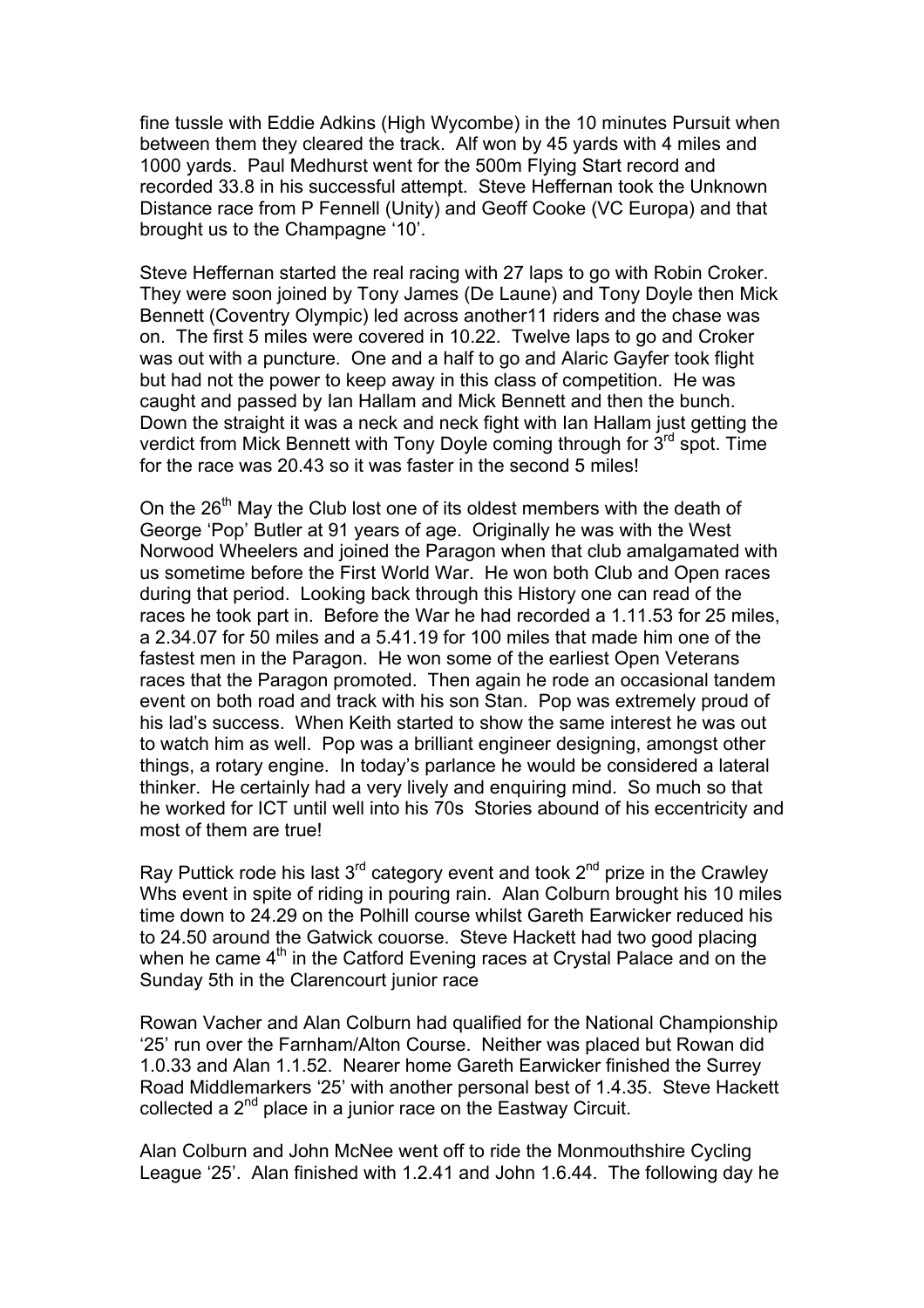rode the Combine '50' event on the Southwater course and had the satisfaction of putting up a personal best time of 2.11.25. On the 13<sup>th</sup> June the Redmon '30' was held and it incorporated our Dave London Trophy. Ian Murray produced a personal best of 1.12.45 to take the pot and Andy, with a fine 1.13.53 had to settle for  $2^{nd}$  place.

The Track Squad qualified for the semi-finals of the London Region Team Pursuit Championship at Herne Hill. They then rode against the 34<sup>th</sup> Nomads and beat them to go into the Final. George Clare, (5.30.3), Andy Murray (5.48.3) Steve Hackett (5.55.0) and Pete Corry (6.08.5) rode the Qualifying round of the Individual Pursuit with George and Andy going into the Quarterfinals. In that stage of the Championship George Clare beat Nick Lett (Old Kent) but Andy went out to Malyon  $(34<sup>th</sup>$  Nomads).

Ian Murray finished the SECA '25' in  $6<sup>th</sup>$  place with a 1.0.18 on the 19 $<sup>th</sup>$  June.</sup> We had seven riders down for the Southborough '25' but only four decided to venture out into the pouring rain. All four did manage to finish - they were Ian Murray 1.2.09, Alan Colburn 1.4.07, Barry Gregory 1.6.26, his best this year, and Jack Platts 1.8.55. In the London Fire Brigade road race over 90 miles on the Lingfield Circuit the Paragon had a double success with George Clare taking the Honours then with Pete Corry crossing the line in  $5<sup>th</sup>$  place and Andy Murray in 14<sup>th</sup> the Paragon won the Team Award.

The reason for Messrs Colburn and McNee's trip to Wales became obvious on the 26<sup>th</sup> June when they went down to ride the VTTA National Championship '25' on the self same course! Not stupid these lads, you know! Unfortunately Alan went slower with a 1.3.13 but did get  $6<sup>th</sup>$  place. John went considerably faster with a 1.5.07 but won no prizes. Les Black improved on his Whitsun time with a 1.9.37 in the East Sussex CA '25'. The SW London& Surrey Division road race Championship was held on the Woldingham Circuit. This is a tough circuit designed for  $1<sup>st</sup>$  category racing. Eight laps had to be covered and the temperature went up into the 90's. George Clare relished the heat and finished in 2nd place whilst Ray Puttick also rode well on the hills to claim  $8<sup>th</sup>$  place. In the Junior event, over a shorter distance, Steve Hackett came  $5<sup>th</sup>$ .

Yet another personal best was put up by Rowan Vacher on the 3<sup>rd</sup> July in the Woolwich '25' when he passed the Timekeeper in 55.20! It was a sobering thought that the winner, one Alf Engers, was 4 minutes quicker! The next day down in the New Forest Alan Colburn produced a personal best for 50 miles in the VTTA National Championship with a 2.11.23. Nearer home Barry Gregory was also improving. This time in the Redhill '10' he lowered his time to 24.23. The following morning he went for the '25' time but had to be content with a 1.3.34 in the Hemel Hempstead event. Gareth Earwicker also improved his 25 miles time in the VC Sacchi event dropping down to 1.3.48.

Tuesday night and the Inter-Club '10' versus the Addiscombe and, as usual, it brought out the best in our riders. Finishing times of our counting riders were George Clare 21.36, Ian Murray 22.55, Rowan Vacher 23.10, Peter Corry 23.52, Barry Gregory 24.09 and Alan Colburn 24.22. We won!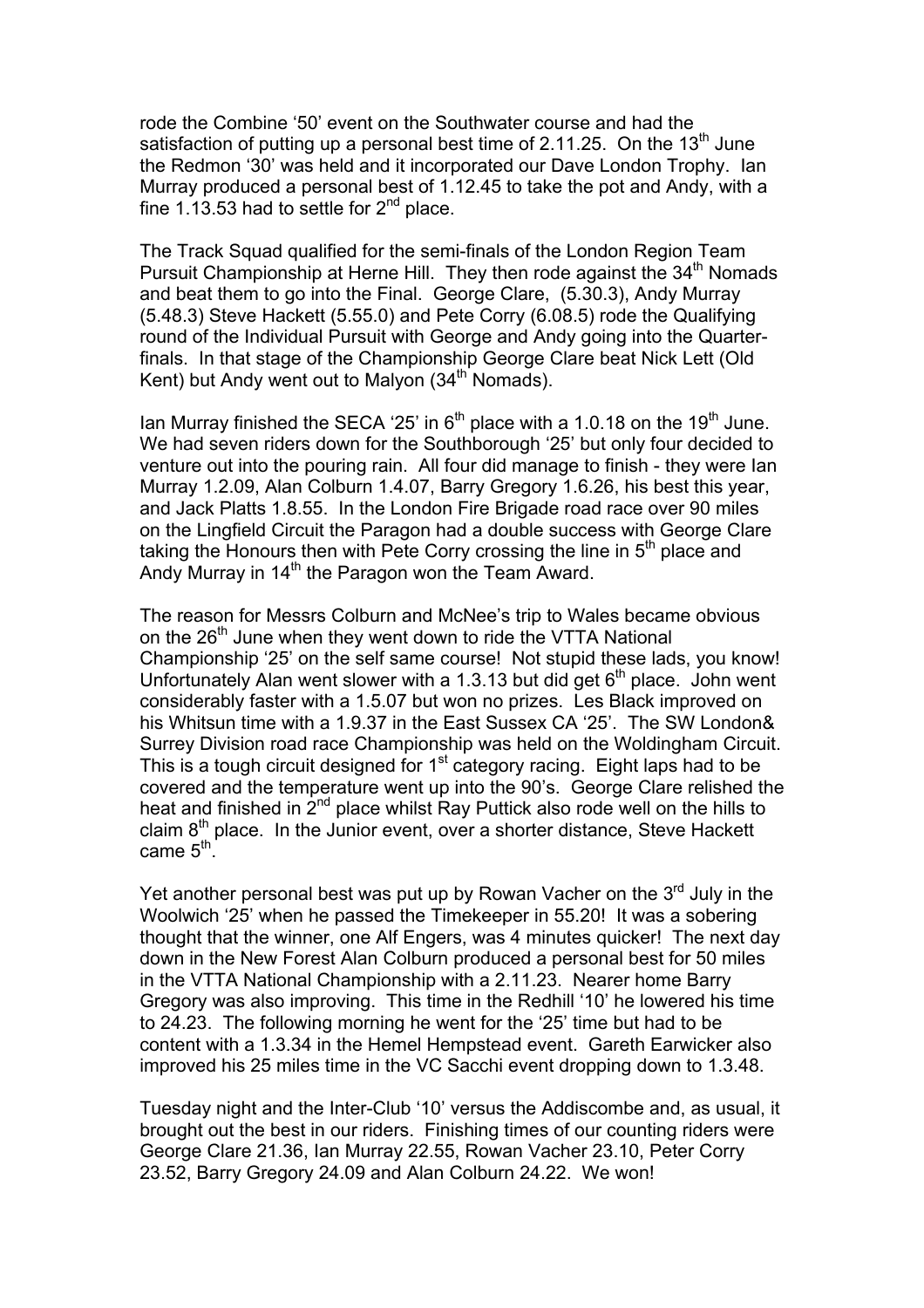Club Team Record for 25 miles went on the  $10<sup>th</sup>$  July in the Addiscombe event. Andy Murray put in a personal best of 56.26. Rowan Vacher followed with a 56.31 and Pete Corry put in his personal best of 57.07 to win the Team Race and drop the Team record to 2.50.04. That time lowers the Record by 2'37". At last Pete Corry got rid of that 1.0.0 as a best '25'and as a reward he won first handicap prize. It seems a shame to mention that Ian Murray did a 1.2.33 in the De Laune '25' on the same morning and that Gareth Earwicker just missed a further improvement to his 25 miles time in the Dulwich Paragon event with a 1.3.55. On the Sunday July 11<sup>th</sup> Pete Corry came  $5<sup>th</sup>$  in the SCCU road race Championship at Ellens Green. Alan Colburn lowered his best '50'; to 2.10.27 in the Reading event on the Bath Road.

The  $17<sup>th</sup>$  July and another personal best for Andy Murray when he lowered his 25 miles time to 55.28 in the SECA '25'. Then news came through that Dave Worsfold had broken Competition Record for 25 miles Tricycle with a 58.56 taking over 30 seconds off the old record. Not only that he went faster on his tricycle than he has ever done on his bicycle. As the Cycling lists the  $6<sup>th</sup>$  man at 58.47 there must have must have been one or two red faces that morning. On the Sunday morning there were two more personal best for 50 miles in the Glendene '50'. Ian Murray taking three minutes off his time finishing in 2.0.41 and Alan Colburn taking four minutes of his in 2.6.28. Dave Worsfold did a 2.9.35 on his trike. George Clare and Pete Corry rode the 'Champagne & Flowers' road race at Dunsfold with George taking  $3<sup>rd</sup>$  place and Pete  $7<sup>th</sup>$ .

In the Southboro '10' Dave Worsfold equalled Competition Record for the 10 miles Tricycle with a 24.06 ride. Barry Gregory's personal best of 23.21 got rather overshadowed! On the same day Ian Murray won the Border CA '25' with a 59.48.

Club Record for 25 miles went on the  $25<sup>th</sup>$  July when George Clare finished  $4<sup>th</sup>$ in the Sydenham Whs event with a 55.06 beating Robin Buchan's time by 1 second.. In the London St Christophers 'Middlemarkers 25' Gareth Earwicker was our fastest man in  $5<sup>th</sup>$  place with 1.4.47 from Barry Gregory  $6<sup>th</sup>$  in 1.5.09 and Les Black, getting faster, in 1.8.20. Andy Murray took a break from time trialling and went off to the Venta Grand Prix road race near Winchester with Pete Corry and Dave Worsfold. Andy went off on his own for some 25 miles and succeeded in winning the Points prize. Alan Colburn had another personal best ride but this time at 100 miles. In the SCCU '100' he finished in 4.38.10 and also took the Novice Award. Jack Platts went back 'home' for the Barnet '25' and finished in 1.4.34 his best time for some 3 years.

Our Open '50' was held on the 31<sup>st</sup> July. Ray Palin (34<sup>th</sup> Nomads) won in 2.3.28. Ian Murray was well up with a  $2.5.31$  for  $5<sup>th</sup>$  place, Andy Murray produced a personal best of  $2.5.34$  for  $6<sup>th</sup>$  place and Alan Colburn finished in 2.11.19. This was sufficient to win the Team race for the 'Home' Club. Jack Platts finished the Bec '25' in 1.6.59 and Gareth Earwicker took 1.4.41. The Team Pursuit Squad of George Clare, Pete Corry, Steve Hackett and Andy Murray rode the Finals of the London Region Team Pursuit and were beaten by just 0.2 of a second by the De Laune. The times were 5.05.5 and 5.05.7.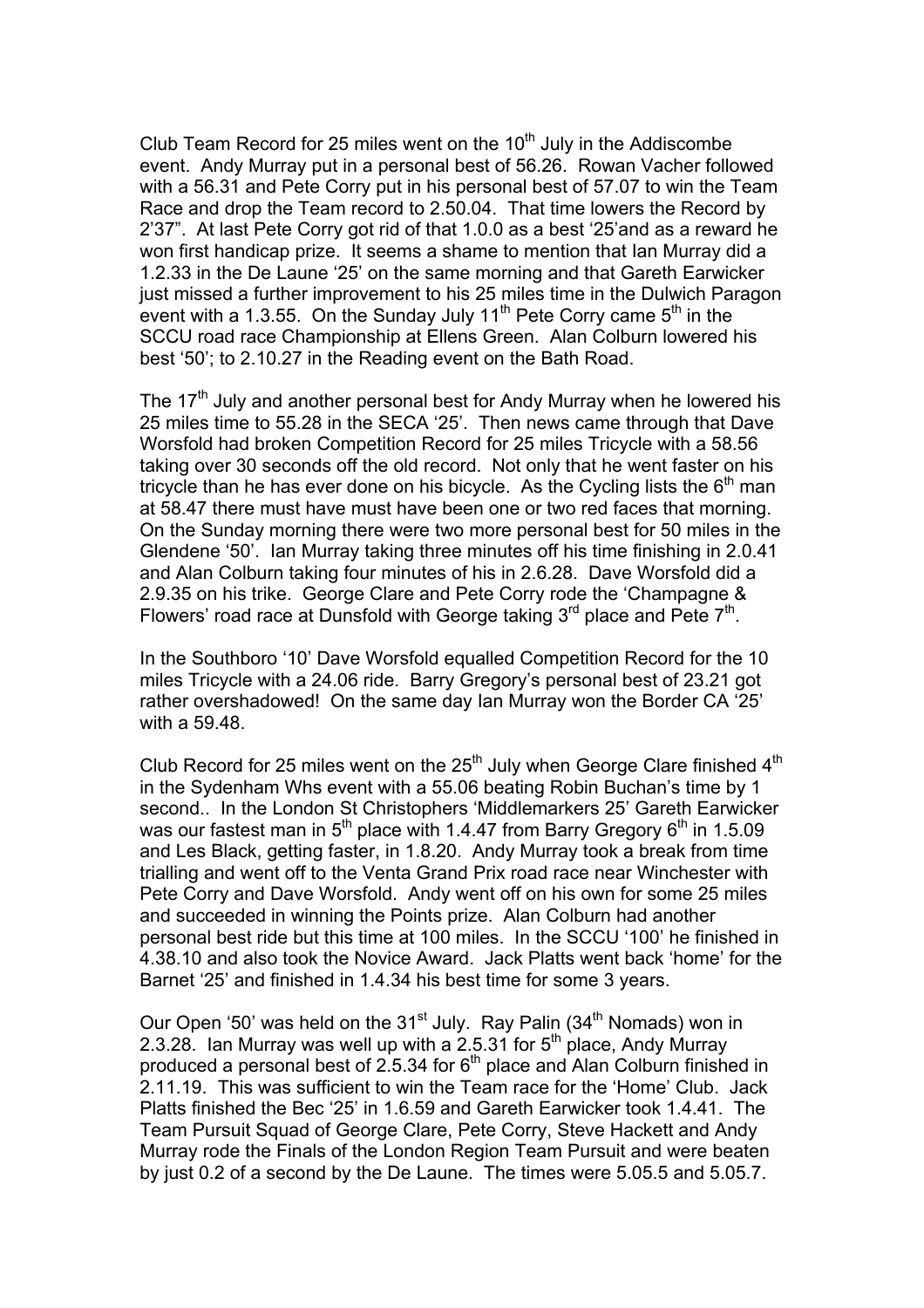In the Individual event George Clare lost to Tony Peachey (De Laune) with the Timekeepers giving both riders the same time. The Judges called in favour of Peachey

In the Surrey Road CC 'Enterprise' road race over four laps of the Lingfield circuit George Clare came  $6<sup>th</sup>$  with Dave Worsfold unplaced in the bunch. Steve Hackett came  $4<sup>th</sup>$  in the 3<sup>rd</sup> category and junior race.

On Saturday  $7<sup>th</sup>$  August Ian Murray was  $2<sup>nd</sup>$  in the Croydon RC '10' with 23.34. and Gareth Warwicker finished in 25.58. The following day in the Unity '25' Andy Murray finished in 58.08 and Ian Murray 59.02. Our one long distance man, Alan Colburn improved again in the Westerley '100' by 2'41" to bring his best time down to 4.35.29. Dave Worsfold had two ride on his trike that weekend attempting to beat the Competition Record that he tied earlier in the season. On the Saturday he did a 24.45 in the Farnborough & Camberley '10' then on the Sunday he won the Tricycle Association (South East)'10' in 25.26.

The Paragon Ashdown Forest road races were held on the  $8<sup>th</sup>$  August. After a hard and fast race taking only 2.13.00 for the 53 hilly miles Glen Read (VC Elan) beat Dave Watson (Southend & County) by two lengths to win. In 3<sup>rd</sup> place came Bob Beatie (VC St Raphael). George Clare punctured on the last lap when with the leaders but still came  $8<sup>th</sup>$ . J Finney (Redmon) won the  $3<sup>rd</sup>$ category and junior race over 40 miles in 1.44.00. S Wheeler (Surrey Road) came  $2^{nd}$  N Wallis (De Laune)  $3^{rd}$  with the brothers Peter and Paul Elliot (Gemini BC)  $4^{th}$  and  $5^{th}$  Steve Hackett won one of the primes but then got mixed up in a crash and could not finish.

On the 15<sup>th</sup> August Dave Worsfold, again on his trike did 2.12.53 in the Bournemouth Arrow '50' and Alan Colburn a 2.15.23 in the Oxonian '50'.

The following weekend Dave Worsfold finished the North Hants '10' in 24.52. Then on the Sunday Barry Gregory did 1.4.26 in the Charlotteville '25' and Alan Colburn rode out time with 220.50 miles in the VTTA (London) event. Jack Platts covered the 50 miles in the CDCA Combine in 2.20.59.

The Club Track Championships were run off on the 21<sup>st</sup> August. The 4000m Individual Pursuit went to Andy Murray (5.42.0) with Steve Hackett in 2nd place (5.43.3) and Pete Corry  $3^{rd}$  (5.45.0). All very close. Following this the 500m handicap was taken very slickly by Pete Corry off Scratch with Barry Gregory  $2^{nd}$  and Wally Happy back in  $3^{rd}$  spot. The 500m Scratch went comfortably to Graham Bristow from Steve Hackett and Pete Corry. The 5 miles with the Points race incorporated in it provided its usual interesting race. Andy Murray went for the Points Award and got it. The Final sprint went to Graham Bristow from Pete Corry and Steve Hackett. That left Graham Bristow as the 1976 Champion with Steve Hackett in  $2^{nd}$  place and Pete Corry in 3rd spot.

More improvements on the 28<sup>th</sup> August with Barry Gregory getting down to 1.2.33 (39 seconds faster than his 1969 time) and Gareth Earwicker to 1.3.20 (28 seconds improvement) in the Farnborough & Camberley '25'. The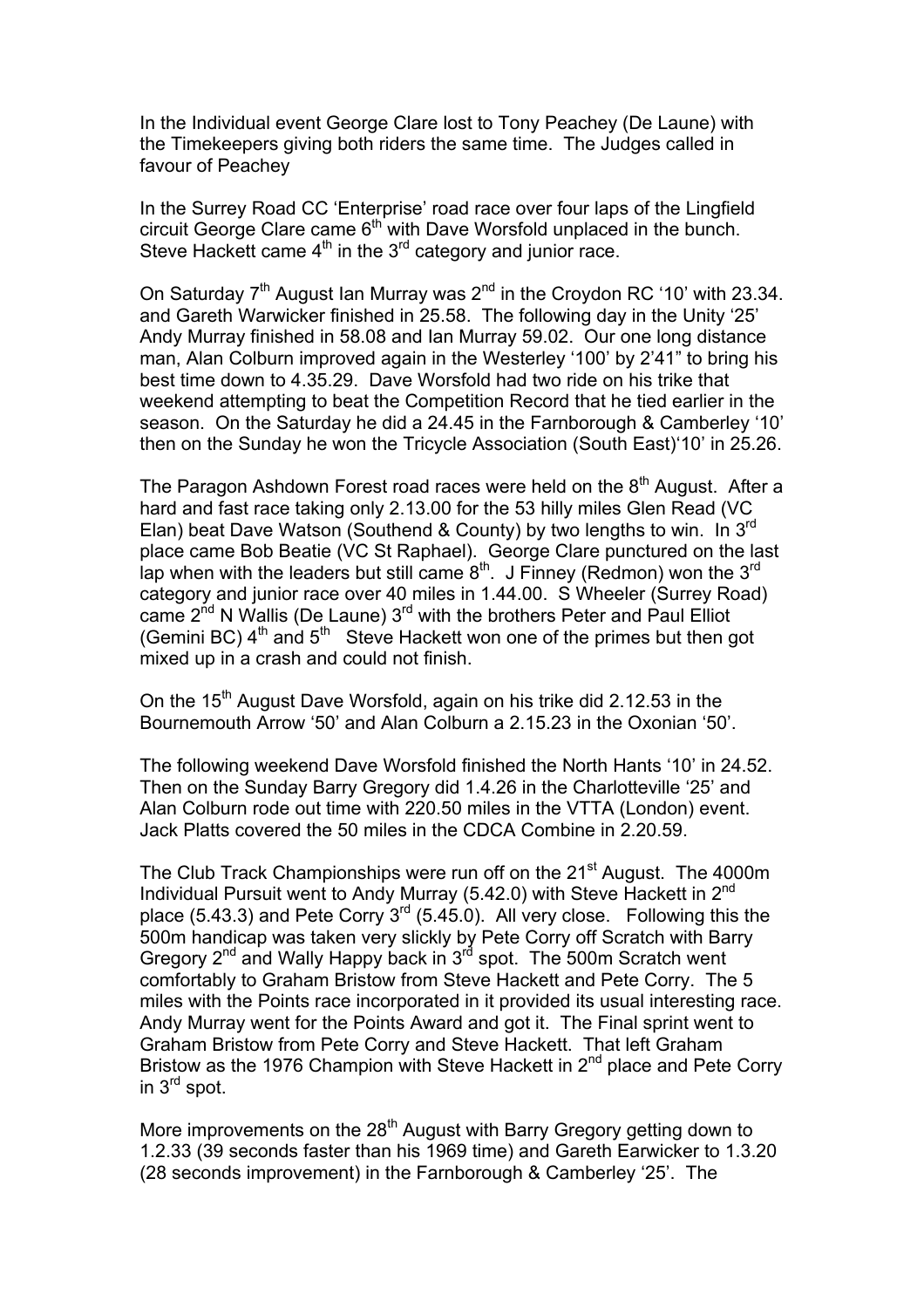following Saturday Gareth almost did it again but had to be content with 1.3.30 in the VC Sacchi '25'.

After equally Competition Record for 10 miles Dave Worsfold had to have another go and in the SECA '10' he took 8 seconds off the Record to set new figures of 23.58. On local courses three men rode the  $29<sup>th</sup>$  Wheelers '25'. Alan Colburn was best with 1.4.56; Barry Gregory did 1.5.10 and Gareth Earwicker 1.6.03. George Clare won the  $1<sup>st</sup>$  category race at the Old Kent Meeting at Crystal Palace. He broke away with two laps to go building up a lead of about 100 yards that he held to the finish. Steve Hackett rode his last race as a junior and tried hard to win it but was pipped on the line to take  $2^{nd}$ place.

The Midland TA was the Tricycle Championship '25' on the 11<sup>th</sup> September and our man Dave Worsfold came  $3<sup>rd</sup>$  with a 1.0.22. Unfortunately he also lost his Competition Record as the early starters had the benefit of a tail wind both ways and one of them produced a 58.38. Dave had to struggle to the turn against a strong headwind! (The vagaries of British weather will always ruin the script!) On the same day Alan Colburn rode the Coventry CC '25' and finished in 1.2.30. Nearer home Barry Gregory did a 24.17 and Gareth Earwicker a 24.50 in the Crawley Whs '10'.

Four men went to the Start of the Redhill '25'. They all finished and Barry Gregory did 1.4.48, Alan Colburn 1.5.23, Gareth Earwicker 1.5.53 and Jack Platts 1.9.01. Dave Worsfold and George Clare rode the Catford CC's Brighton to London road race. Dave was dropped climbing the 'Wall' from Coleman's Hatch to Gills lap but George Clare hung on to eventually finish in 2<sup>nd</sup> place.

Dave Worsfold took another 16 seconds off the Tricycle Competition Record on the 18th September. His time in the Rodney event was 23.42. Barry Gregory was also riding and he also produced a personal best with a 23.48. This was good but the next morning Barry went even better by lowering his best 50 miles time to 2.13.33 in the South Western event. Jack Platts and Alan Colburn tripped over to North London to ride the North Midds & Herts '25'. Alan, 1.3.20, just beat Jack 1.4.56.

Gareth Earwicker's hard work during the season paid off right near the end with a personal best ride by nearly 2 minutes of 1.1.29 in the West Kent '25'. Les Black was also steadily improving and he came in with a 1.6.50 in the SCCU '25'. Also doing a personal best in this event was Alan Richardson who lowered his time to 1.8.19. Alan Colburn rode the VTTA (Kent) '25' and finished with a 1.5.32 for  $5<sup>th</sup>$  place.

Mayne Cup day was the  $3<sup>rd</sup>$  October and some pretty quick times. Fastest was Andy Murray in 1.1.55 from Pete Corry, 1.2.11, and a personal best from Steve Hackett of 1.2.56. Man of the Day was Steve Hackett with 5.30 handicap he won by over 2 minutes. Les Black's efforts throughout the year were of no avail. Even though he produced a season's best of 1.5.56 and had been gifted a 6.15 handicap he was no match for the youth and speed of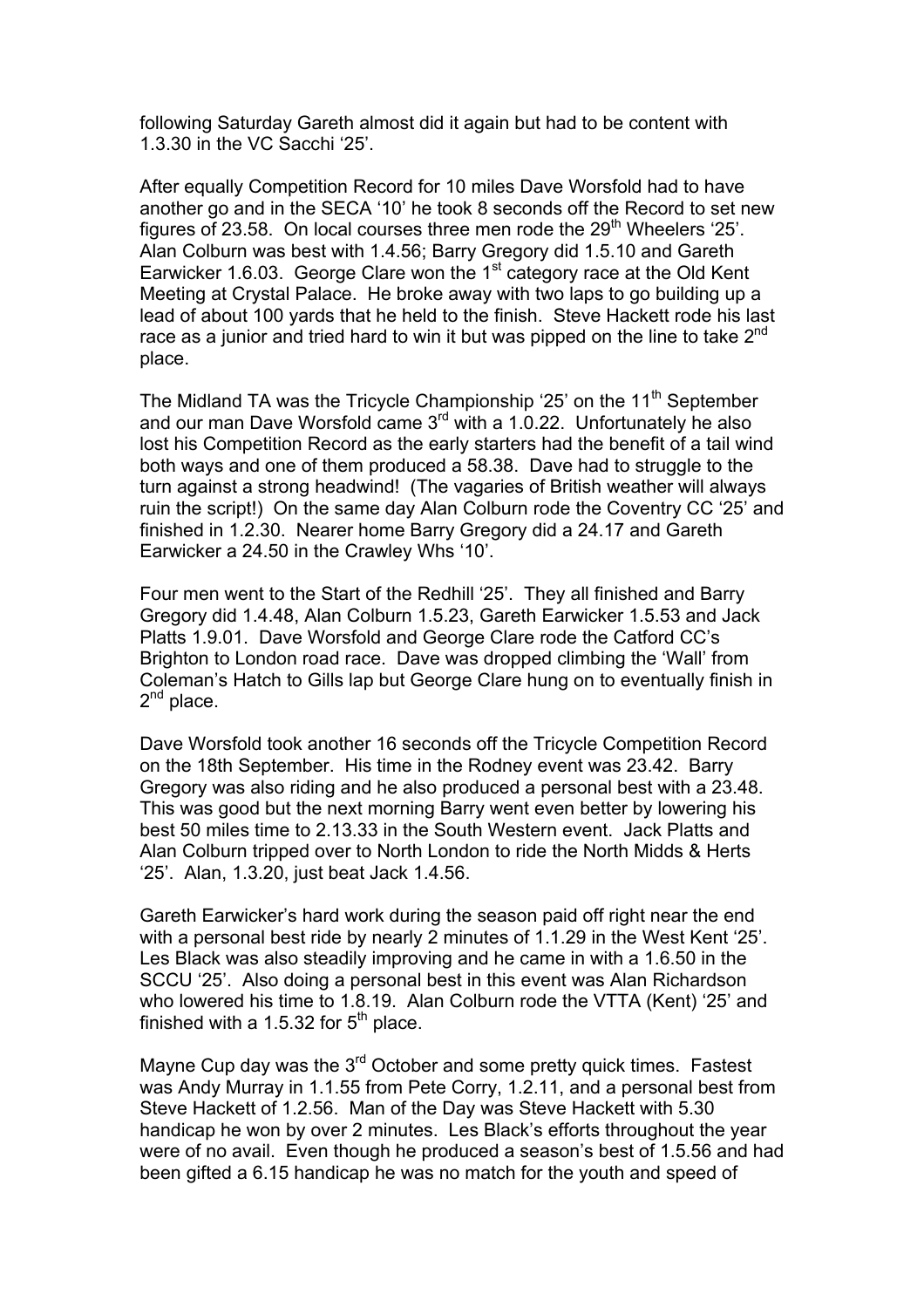young Hackett. Having said that only 10 seconds behind Les in 3<sup>rd</sup> spot was Vin Callanan. Also between  $2^{nd}$  and  $8^{th}$  place there was only 1'07!

Some were still keen to race on through the autumnal mists and chills. Pete Corry was our best man in the Epsom '25' with 1.2.50. Steve Hackett did 1.4.15 and Alan Richardson 1.9.24. Dave Worsfold took his trike to the Brentwood '25' and returned with a 1.0.40. Jack Platts took to anti-gravity matters, this time in the East Sussex Hill Climb. Jack, as usual, gets up them faster than Alan. He finished in 9.6.6 to Alan's 9.27.8.

Gareth Earwicker finished the Brighton Mitre '25' in 1.5.06. Steve Hackett was our fastest rider in Len's '10' with a 24.48 for  $4<sup>th</sup>$  place. Also riding were Graham Bristow 25.54, Les Black 26.02 and Paul Dennison 27.39..

We also had some riders in the Redmon's Grand Prix Gentlehomme where a Veteran is paced by as fast a youngster as he reckons he can hold onto. Ian Murray took on Jerry Waters of the Kentish Whs and they completed the course in 48.40 whilst Pete Corry paced Alan Colburn to finish in 50.33.

Alan Colburn took the Frank Cleeve Prize for Team Support with 13 points. There was a tie for  $2^{nd}$  place between John McNee and Gareth Earwicker with 11 points each.

The Open Time Trial Champion was Alan Colburn (22.234 mph) and he also took the Club Events Championship with 22.704 mph. Steve Hackett won the Junior Championship with 23.301 mph and the Junior Road Race Championship. George Clare took the Road race Championship with 30 points. Graham Bristow won the Track Championship

A Memorial Fund was opened for Robin Buchan. The object of the Fund was to give additional prizes to race on road, track or time trial events that Robin rode or he would have approved of. For 1977 the first of such awards will be given to the 10-minute pursuit at the Champagne Meeting. This was one type of event in which Robin excelled and it is a fitting tribute to his memory.

Our Cyclo-cross event was turned into the South of England Championships. This in turn meant far more course preparation, more marshals and more riders as the whole range of distances had to be catered for. First off were the Schoolboys with 3 laps of the 1½-mile circuit to cover. Then came the Juniors and Veterans with 6 laps to be covered. They were racing as one event but being placed in their own category. The came the Finale with 60 riders in the Senior race over 10 laps.

Mike Bell (Sydenham) won the Schoolboy title with a powerful display of riding. In  $2<sup>nd</sup>$  place came Ian Cockram (Crabwood) with Dave Scott (Barnet) in  $3<sup>rd</sup>$  place. The Veterans race went to Alan Brunsden (Middlesex Clarion) from old professionals Ron Pannell (East Grinstead) and Mick Coward (Redmon) in 48.54. The Junior winner was Richard Simmons (Hillingdon) in 50.20. At 50 seconds came Mark Sullivan (Festival) and at 1'10" was Owen Leigh (Brighton Mitre).